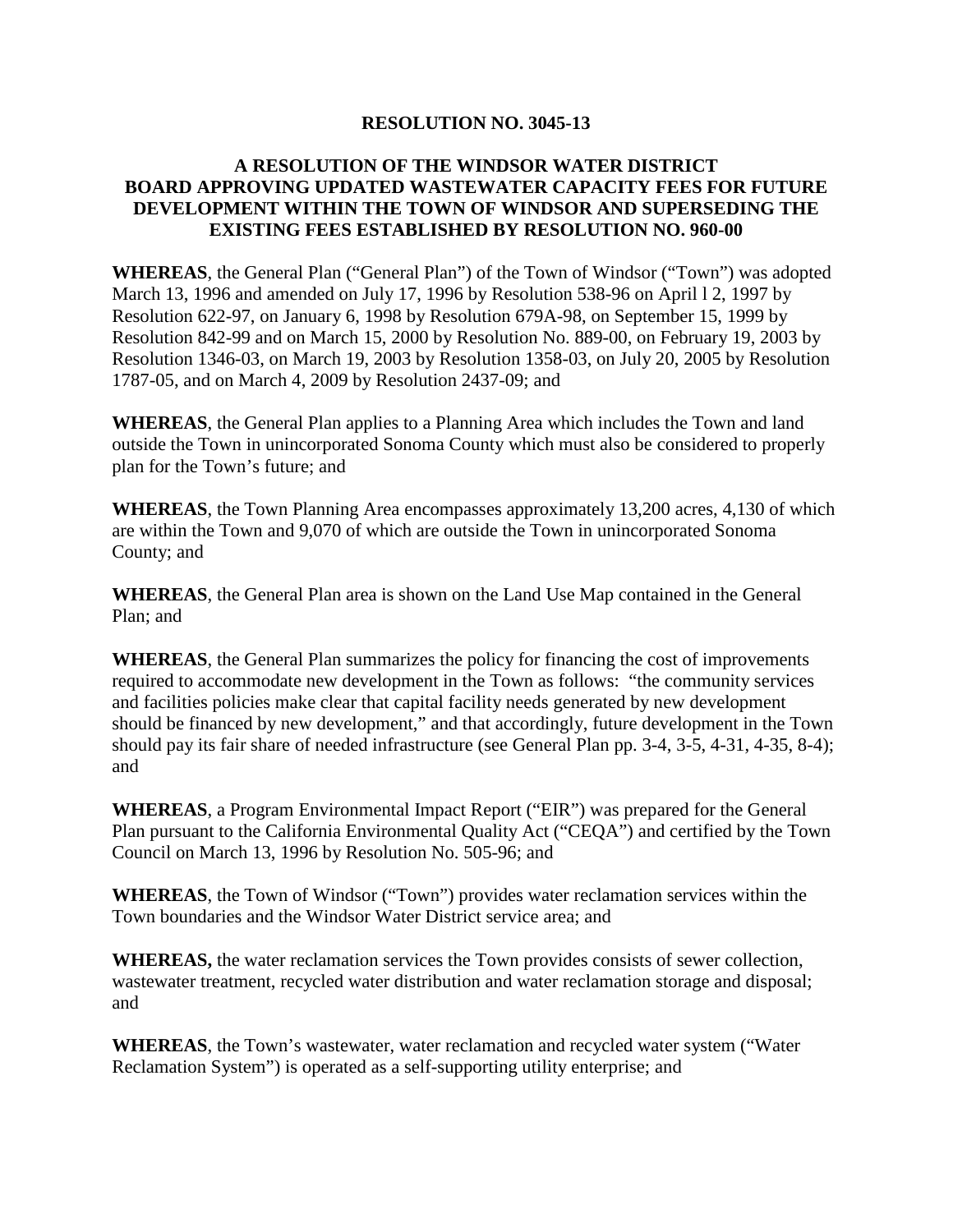**WHEREAS**, Article 6 of Chapter 6, Title XVI of the Code of the Town of Windsor ("Municipal Code") establishes a wastewater capacity fee applicable to development with the Town; and

**WHEREAS,** the wastewater capacity fees currently applied to new users were last updated by Resolution No. 960-00 adopted by Council on October 4, 2000; and

**WHEREAS,** the Town has engaged The Reed Group, Inc. to conduct a study to assist the Town with updating its wastewater capacity fees; and

**WHEREAS,** The Reed Group has prepared a report dated November 2013, entitled "Wastewater Capacity Fee Study" ("Report"), a true copy of which is attached hereto as Exhibit A; and

**WHEREAS,** the Report presents wastewater capacity fees for future development and describes the fee methodology, underlying data and assumptions, and benefits of the changes to the methodology; and

**WHEREAS,** the Code of the Town of Windsor ("Municipal Code") provides for the use and the administrative guidelines for wastewater capacity fees through adoption of a Resolution; and

**WHEREAS**, in accordance with the California Government Code, at least 14 days prior to the public hearing at which this Resolution was adopted, notice of the time and place of the hearing was mailed to eligible interested parties who filed written requests with the Town for mailed notice of meetings on new or increased fees; and

**WHEREAS**, 10 days advance notice of the public hearing at which this Resolution was adopted was given by publication; and

# **FINDINGS**

**WHEREAS**, the Windsor Water District Board ("Water District Board") finds as follows:

A. The purpose of the wastewater capacity fee set forth in this Resolution is to recover the fair share buy-in costs, as well as the capacity expansion capital costs and wastewater debt service necessary to accommodate new users without burdening existing users.

B. After considering the Report, the testimony received at this noticed public hearing, the agenda statements, the General Plan, the General Plan EIR, the Report and all correspondence received (together, "Record"), the Water District Board approves and adopts the Report and incorporates such Report, and further finds that further development in the Town will generate the need for water reclamation facilities consistent with the General Plan.

C. In adopting the wastewater capacity fee set forth in this Resolution, the Water District Board is exercising its powers under Article XI, Section 7 of the California Constitution.

D. The Record establishes: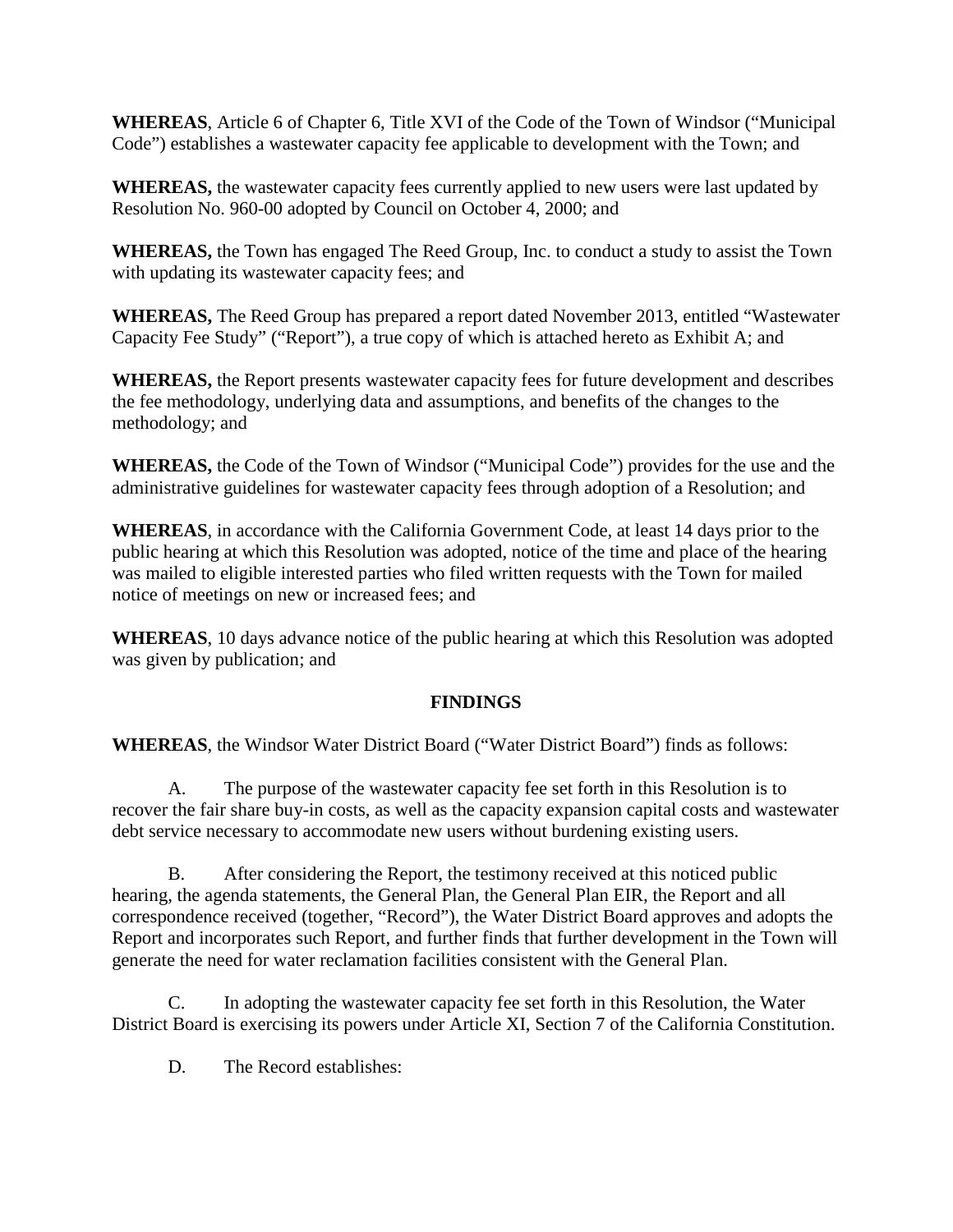1. That there is a reasonable relationship between the use of the wastewater capacity fee set forth in this Resolution to the needs created by, and the benefits accruing to new development in the Town, both residential and non-residential.

2. That there is a reasonable relationship between the amount of the wastewater capacity fee set forth in this Resolution and the capital recovery charges that existing users, through service charges, tax contributions and other up-front charges, have developed a valuable public capital facility and that the charge to new development is designed to recognize the current value of providing the capacity necessary to serve additional users.

3. That the method of allocation of the wastewater capacity fee set forth in this Resolution to a particular development is determined by taking the current value of assets divided by the current number of customers and is commonly referred to as the "buy-in" methodology is a common and generally well-accepted methodology for calculating capacity fees and charges.

4. That the method of allocation of the fee set forth in this Resolution to a particular development bears a fair relationship, and is roughly proportional, to each development's burden on, and benefits from, the water reclamation facilities funded by such fee.

E. The Report is a detailed analysis of how public services will be affected by development in the Town and the water reclamation facilities that accommodate that development.

# **ADOPTION OF FEE**

**NOW, THEREFORE,** the Board of the Windsor Water District does resolve as follows:

1. Definitions.

a. "Development" means the construction, alteration or addition of any building or structure within the Town of Windsor, within the Windsor Water District, and within any areas served by the Windsor Water District outside the jurisdictional limits of the Town.

b. "Bed and breakfast inn" means a residential structure as defined under the Town's Zoning Ordinance and is classified as residential or non-residential development depending on the number of guest rooms.

c. "BOD" is biochemical oxygen demand and is a type of pollutant loading to the water reclamation system measured in milligrams per liter (mg/l).

d. "Caretaker housing" is a residential development that is accessory to a nonresidential development as defined under the Town's Zoning Ordinance.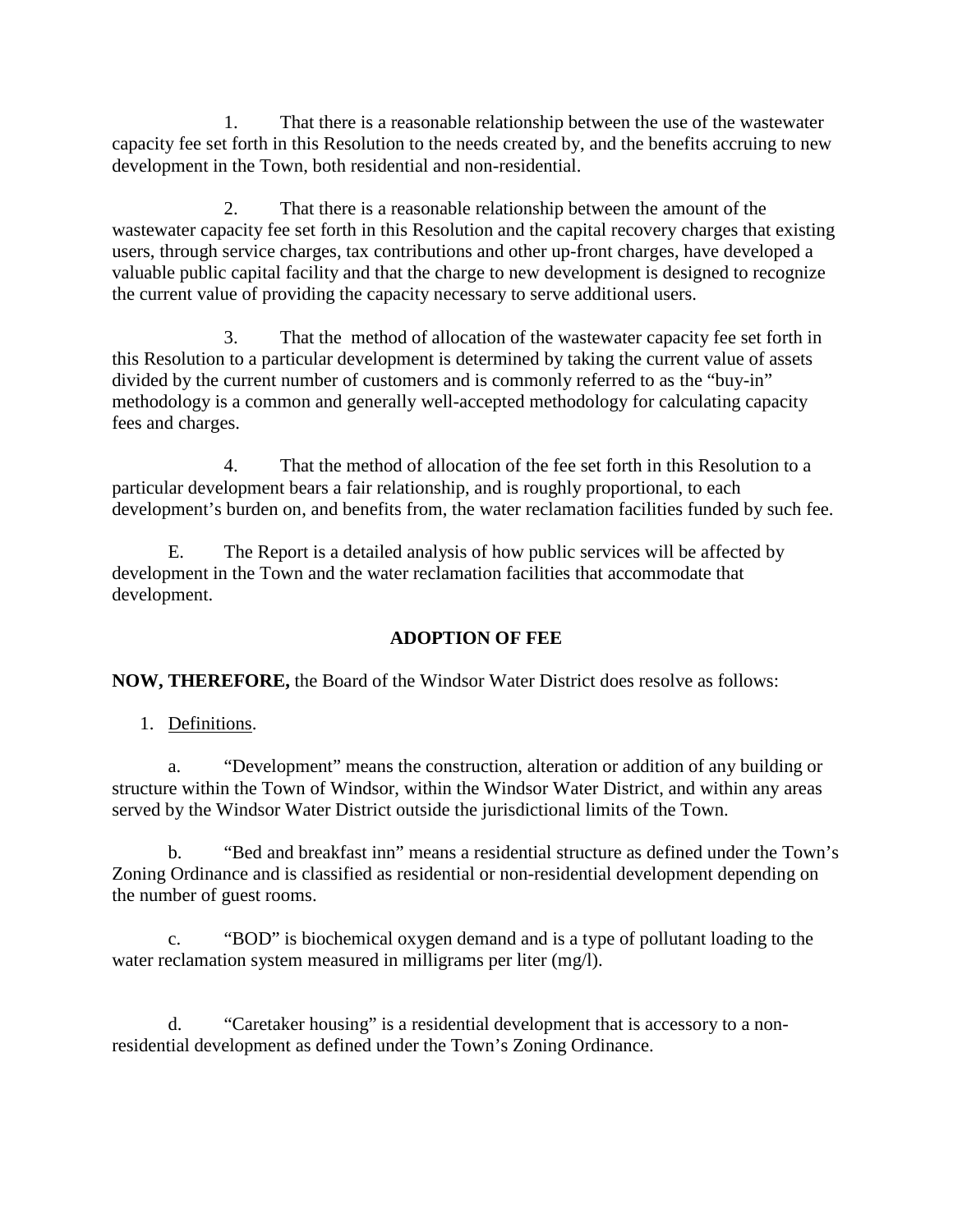e. "ESD" means equivalent single family dwelling and is a way to express sewer flow amongst different types of customers by converting all classes of customers to a common unit of expression; 1.0 ESD is equivalent to 200 gallons per day of flow, 150 mg/l of BOD and 100 mg/l of TSS.

f. "Fee" means capacity fee as established by Town of Windsor Municipal Code and is the same term as capacity charge under Government Code §66013.

g. "Granny unit" means a detached or attached dwelling unit constructed on a site zoned for a single family residence in conjunction with a primary residence, as defined in California Government Code §65852.2 and is a secondary dwelling unit in the Town's Zoning Ordinance.

h. "Guest house" means a temporary living quarter within an existing primary residence without kitchen facilities as defined in the Town's Zoning Ordinance.

i. "Live/work facilities" is defined as a mixed-use (residential and non-residential) development as defined in the Town's Zoning Ordinance.

j. "Mixed strength uses" means a development with two or more types of development and one or more type of development that is medium or high strength user (such as office/restaurant, or gas station/market/car wash, residential/laundromat, etc.).

k. "Multi-family" or "Multiple family" means a residential development with two or more dwelling units including but not limited to duplexes, apartments, condominiums, townhouses, and mobile home parks as defined in the Town's Zoning Ordinance.

l. "Single Family" means a single family dwelling unit development as defined in the Town's Zoning Ordinance.

m. "Strength factor" means a factor assigned to a type of non-residential development that establishes low strength, medium strength and high strength wastewater classification and considers flow and pollutant loading of that wastewater; strength factors for special, very high strength development is established by special formula and calculations.

n. "TSS" is total suspended solids and is a type of pollutant loading to the water reclamation system measured in milligrams per liter (mg/l)

# 2. Wastewater Capacity Fee Imposed.

In accordance with California Government Code §66013, a Wastewater Capacity Fee ("Fee") shall be imposed and paid at the times, and in the amounts and otherwise apply and be administered as prescribed in this Resolution on all new, altered or expanded wastewater service connections to the water reclamation system based on the number of ESDs discharged by the development.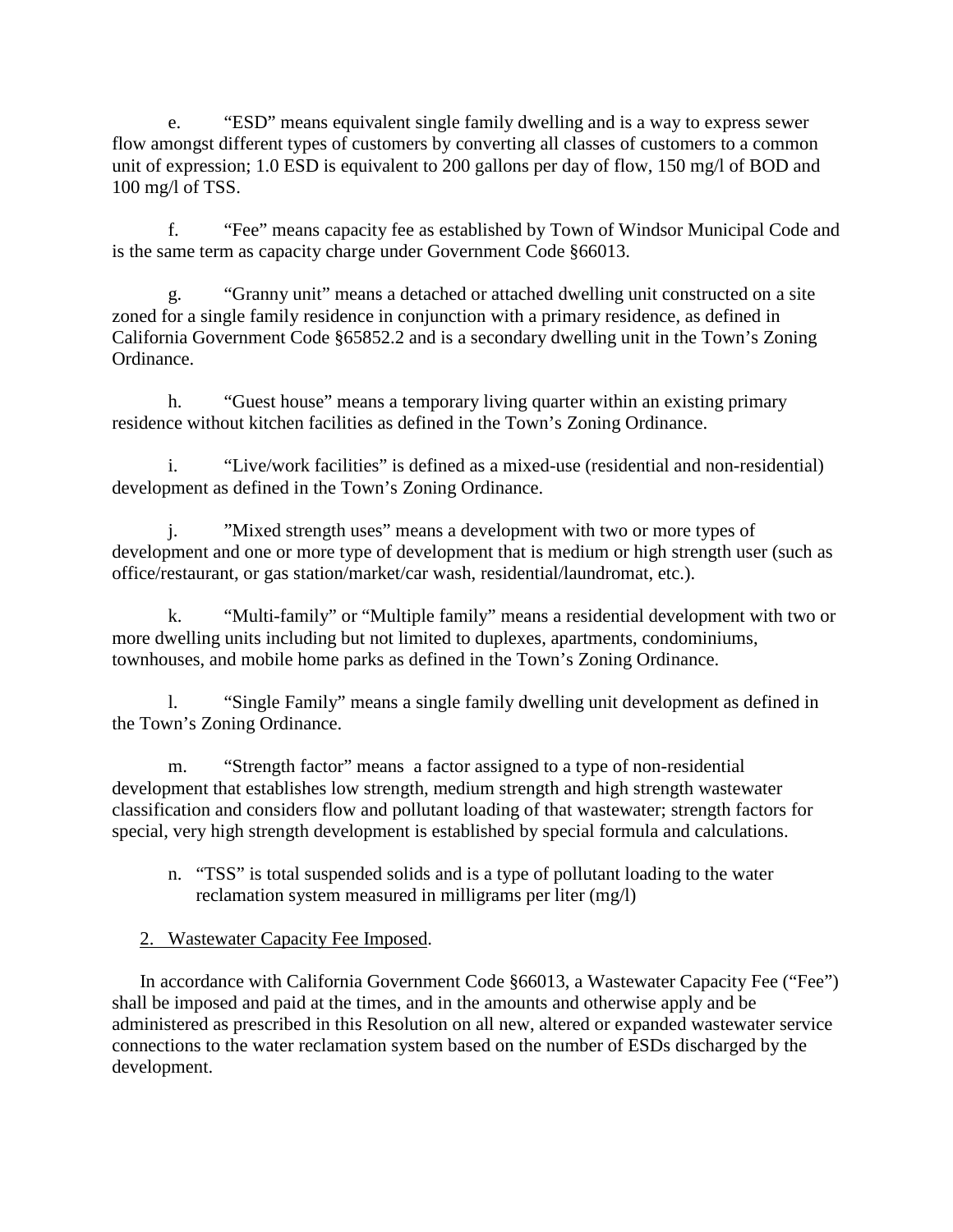### 3. Time for Imposing Fee for Residential Subdivisions.

In accordance with California Government Code §65961, the Fee for subdivisions for single family and multiple family subdivision development for which tentative or parcel maps are required pursuant to the Subdivision Map Act (California Government Code § 66410 *et seq.*) shall be imposed at the time of setting the conditions that apply to the tentative or parcel map for such residential subdivision development, as applicable. Payment of the Fee shall be deemed to be a condition of all such tentative or parcel maps. Notwithstanding this Section 3, the time for payment of the Fee for all development, including single family and multiple family subdivisions, shall be as specified in Section 4, below.

# 4. Time for Fee Payment.

a. A Fee shall be charged and paid for each single family and multiple family residential development, for each non-residential development, including commercial, industrial and office development, and for each mixed development upon issuance of the building permit for such development.

b. A Fee shall be charged and paid for each change in use of Town water reclamation system capacity that results in an increase to the number of ESDs currently on file for the development being redeveloped or altered.

c. A Fee shall not be reimbursed for each change in use of Town water reclamation system capacity that results in a decrease to the number of ESDs currently on file for the development being developed or altered. The higher number of ESDs on file and paid for shall remain with the development for purposes of future Fee charges resulting from redevelopment or alteration.

d. Should Town records not have on file the existing number of ESDs for the development being redeveloped or altered, the number of ESDs shall be determined by the Director of Public Works/Town Engineer, in his or her sole judgment and discretion, based on best available information including but not limited to previous utility billings, building plans, and planning applications.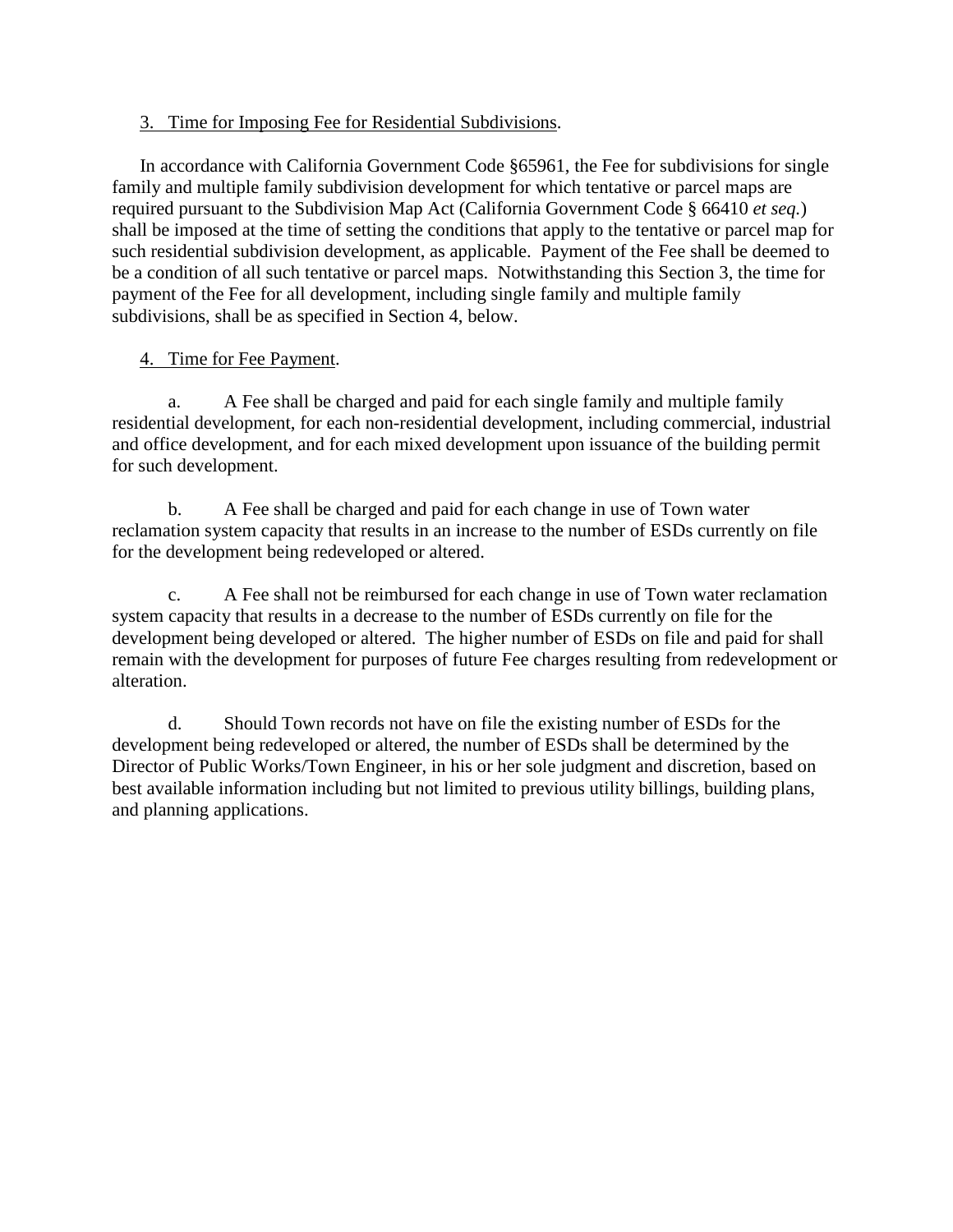### 5. Amount of Fee.

| <b>Town of Windsor</b>                           |  |
|--------------------------------------------------|--|
| <b>Proposed Wastewater Capacity Fee Schedule</b> |  |

|                                                          | <b>Wastewater Capacity Fees</b> |        |         |  |
|----------------------------------------------------------|---------------------------------|--------|---------|--|
| <b>Single Family Residential</b>                         |                                 |        |         |  |
| Single family dwelling                                   | \$                              | 10,560 | per DU  |  |
| Secondary (granny) unit                                  | \$                              | 5.280  | per DU  |  |
| <b>Multi-Family Residential (1)</b><br>Per dwelling unit | \$                              | 8,237  | per DU  |  |
| <b>Non-Residential (2)</b>                               |                                 |        |         |  |
| Low (standard) strength                                  | \$                              | 10,560 | per ESD |  |
| Medium strength                                          | \$                              | 12,555 | per ESD |  |
| High strength                                            | \$                              | 18,615 | per ESD |  |
| Non-standard development projects                        |                                 | (3)    |         |  |

#### Notes:

(1) Includes duplex, triplex, apartment, condominium, and mobile home units.

(2) Includes commercial, industrial, institutional, and mixed-use development. One equivalent single-family dwelling (ESD) is equal to 200 gpd of estimated wastewater flow.

(3) For new connections with non-standard waste characteristics, the wastewater capacity fee can be determined as follows:

WWCF =  $$10,560 \times$  Flow /200 x [0.83 + (0.12 x BOD /150) + (0.05 x TSS /100) ]

Where

WWCF = Calculated wastewater capacity fee

Flow = Wastewater flow in gallons per day

BOD = Biochemical oxygen demand of discharge in mg/l

TSS = Total suspended solids of discharge in mg/l

### 6. Fee Calculations for Non-Residential Development.

a. Fees shall be calculated based on ESD methodology as described in the Report. Sewer flows shall be calculated based on building square footage or drainage fixture units, if final number of fixture units is available at the time of the fee calculation. An Engineer's Report for the sewer flow estimate may be provided subject to the review and approval of the Public Works Director/Town Engineer. Fee calculations shall be final at the time of payment and no modifications and reimbursements shall be made thereafter.

b. For non-residential, non-standard development projects, the Director of Public Works/Town Engineer shall calculate fees based on the ESD formula specified in the Report. If the ESD formula is not used, a different fee calculation may be established by separate agreement and Town Council approval.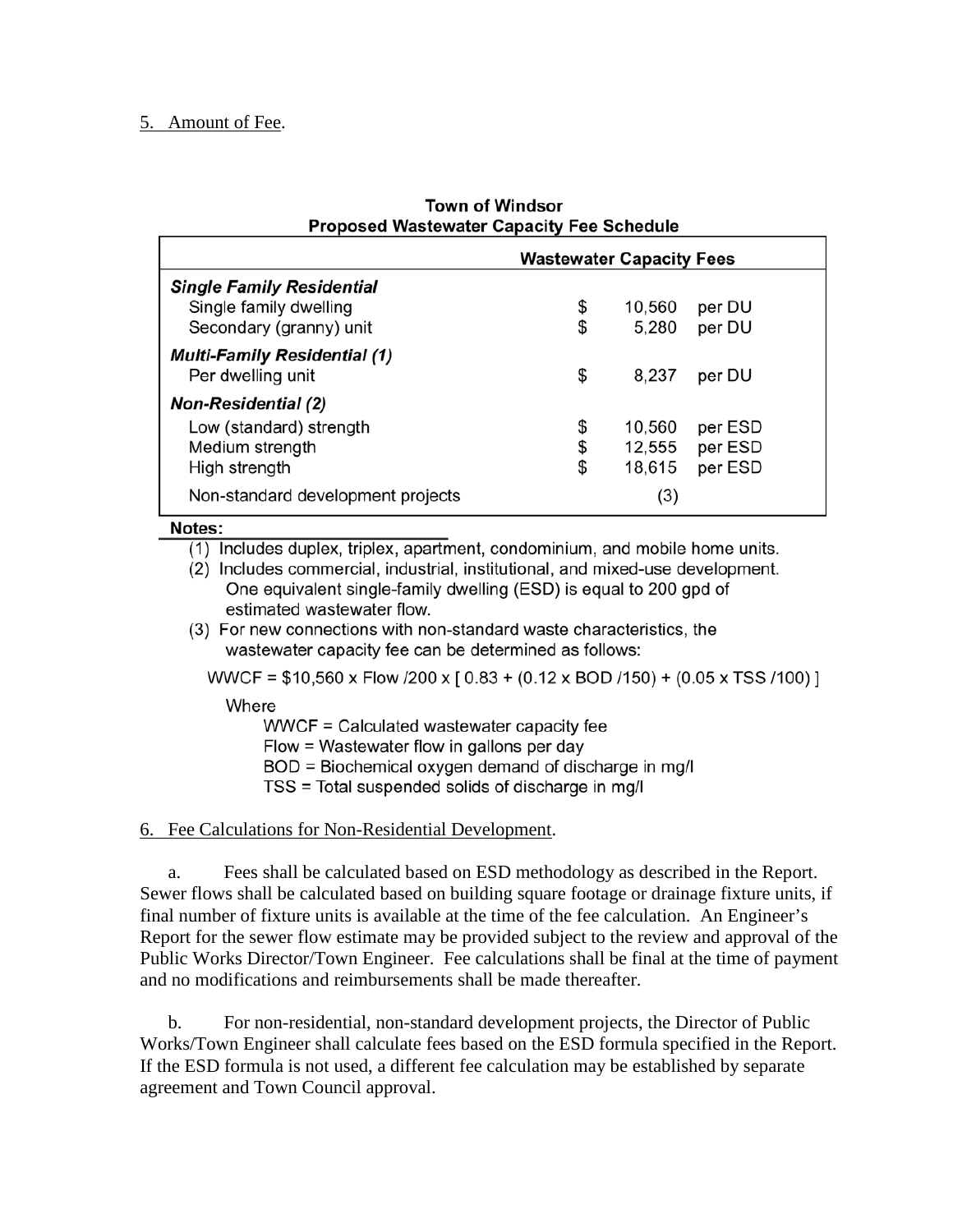## 7. Use of Fee Revenue.

In accordance with California Government Code § 66013(c), the revenues raised by payment of the Fee shall be placed in a separate, interest bearing account to permit accounting for such revenues and the interest which they generate. Such revenues and interest shall be used:

a. To pay for acquisition, design, engineering, construction, reconstruction, property acquisition, consultant studies, and debt retirement of Town owned water reclamation facilities.

b. To reimburse the District for facilities constructed by the District with funds from other sources including funds from other public entities, unless such funds were obtained from grants or gifts intended by the grantor to be used for the Facilities.

c. To pay for and/or reimburse costs of program development and ongoing administration of the Fee program, including, but not limited to, the cost of studies, legal costs, and other costs of updating the Fee.

## 8. Subsequent Analysis and Revision of the Fee.

The Fee set herein is adopted and implemented by the Water District Board in reliance on the Record identified in this Resolution. The Town may continue to conduct further study and analysis to determine whether the Fee should be revised. When additional information is available, the Water District Board may review the Fee to determine that the Fee amounts are reasonably related to the impact of development within the Town. In addition to the inflation adjustments pursuant to Section 8, below, the Town Council may revise the Fee to incorporate the findings and conclusions of further studies and any standards in the General Plan, as from time to time amended by the Town.

# 9. Fee Adjustments.

The purpose of this Section 9 is to provide for annual adjustments of the Fee for inflation, beginning July 1, 2014 and each July thereafter using the *Engineering News Record's* 20-Cities construction cost index (20-cities CCI).

# 10. CEQA.

The Town Council finds that adoption of this ordinance is not subject to the California Environmental Quality Act ("CEQA") pursuant to Section 15060(c)(2) of Title 14, Chapter 3 of the California Code of Regulations ("CEQA Guidelines") because there is no possibility that the activity may have a direct or reasonably foreseeable indirect physical change in the environment.

### 11. Effective Date.

This Resolution shall become effective 60 days from adoption or on the same date Ordinance No. 2013-282 becomes effective, whichever is later.